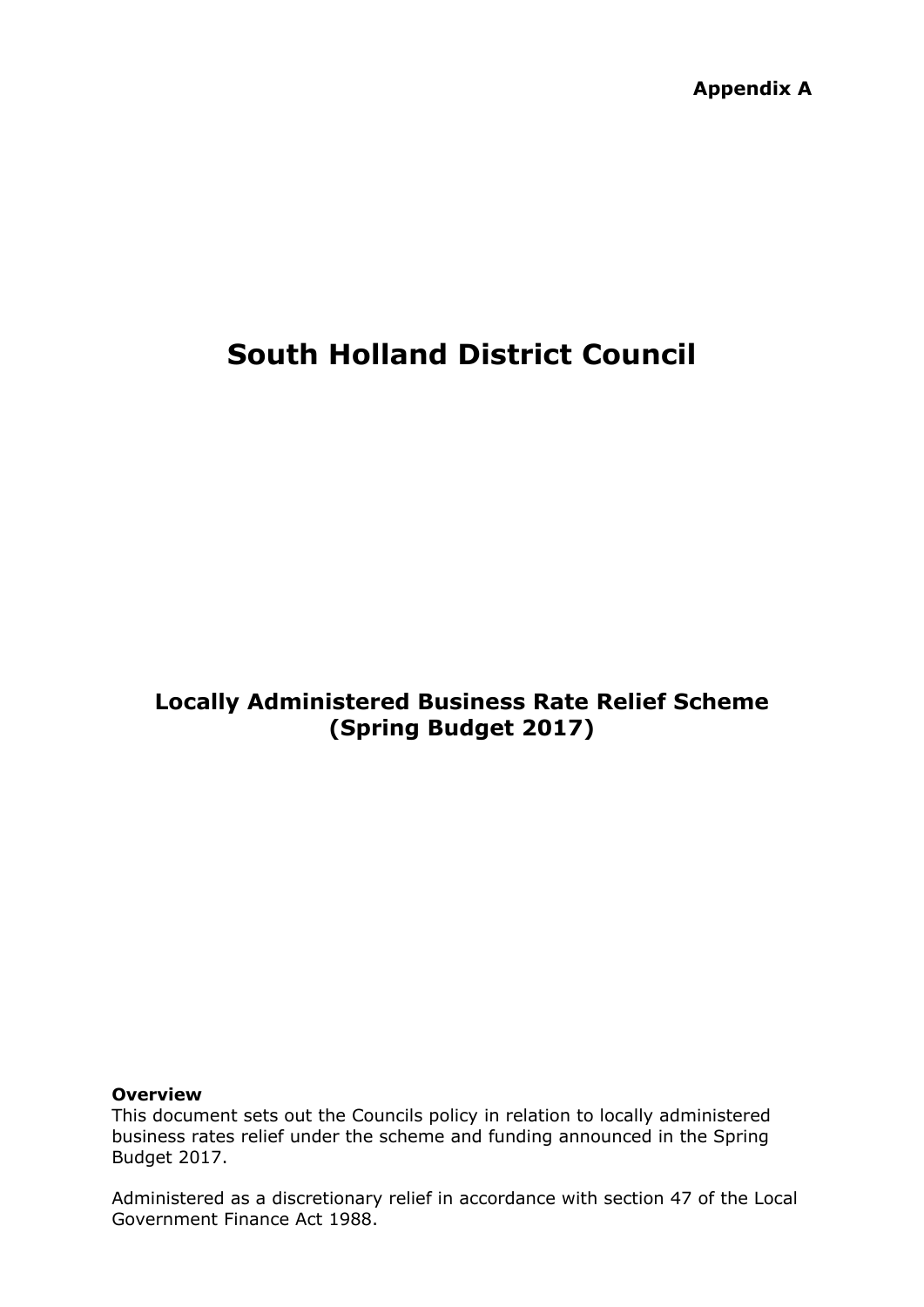# **Locally Administered Business Rate Relief Scheme (Spring Budget 2017)**

### **Guidelines**

These guidelines set out the Council's intentions for dealing with the new discretionary rate relief for businesses most affected by the 2017 Business Rates Revaluation.

This scheme seeks to provide a transparent, fair and consistent approach to affected businesses across the district to the award of rate relief. There is no differentiation between types of business, and all businesses that meet the eligibility criteria will be awarded relief.

Business Rates remain due and payable in accordance with the most recent bill, until such time as any relief is awarded.

#### **The scheme**

In 2017/18 business ratepayers facing an increase in their rates bill as a result of the revaluation will have the increase limited to £600 where the ratepayer meets qualifying criteria.

Entitlement to discretionary relief is determined with reference to an increase in the rates bill due to the April 2017 revaluation.

This locally administered relief will be calculated and awarded after all other relief that the ratepayer is entitled to has been applied to the rate bill.

Ratepayers will be notified of the amount of local discretionary rate relief by the issue of a new rates bill.

The level of financial support drops dramatically across the 4 years that the Government is funding, and businesses need to be aware, and prepare for, an increasing business rates liability each year from 2018/19.

Awards of relief will be for one year only; the qualifying criteria will be reviewed in the final quarter of each year of the scheme to determine level of relief for the forthcoming financial year.

The available funding will be reviewed within the financial year and the Council through delegated authority reserves the right to revise or extend the scheme within a financial year, subject to the extent of funding available.

# **Qualifying Criteria**

Eligible Ratepayers will: -

- Be in occupation of a qualifying business property on 31 March 2017 and 1 April 2017,
- Have an increase in the net amount of rates payable (the amount after all relief and other reduction has been applied) on 1 April 2017 compared to 31 March 2017 as a result of the 2017 revaluation.

A qualifying business property will: -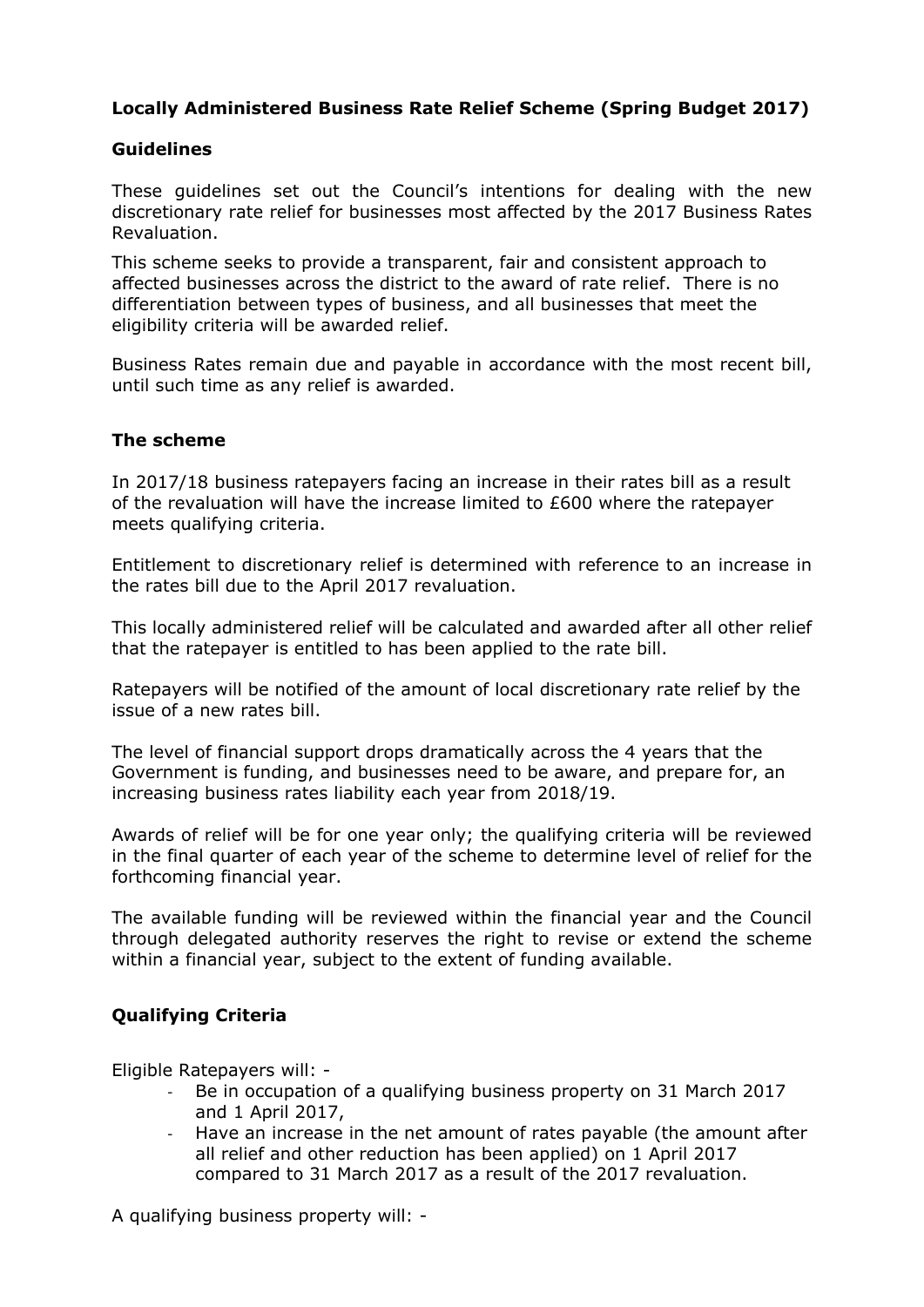Have a Rateable Value (RV) on 1<sup>st</sup> April 2017 of less than or equal to £100,000.

The following will not be eligible under this scheme: -

- Properties that are empty.
- Charities, non-profit making organisations
- Schools, including academies, voluntary aided, voluntary controlled, church or grant aided.
- Local and Precepting Authorities
- Ratepayers where the award would mean a business exceeds state aid deminimus level (currently €200,000).
- New occupiers who take on a qualifying business property on or after 1 April 2017.

# **Changes in liability will affect this relief**

Eligibility for the relief will be assessed and calculated on a daily basis. Relief will be adjusted, including retrospective adjustment, in cases where the amount of rates payable changes.

All qualifying businesses and organisations are required to notify the Council of any change in circumstances that may affect their entitlement to Discretionary Rate Relief.

If a business moves address within the period that they are receiving rate relief (whether within or outside of the district), relief will not be carried forward to the new property as the business will have had an opportunity to consider the rates before moving. The relief is intended to cushion the effects of the revaluation only.

#### **Application for Locally Administered Business Rate Relief**

Those business that have been identified as potential recipients for this relief will be contacted directly and invited to make a written application and complete a state aid declaration.

#### **Period of Award**

The award period will be for a period of no more than 12 months and in any case will end on 31 March of the relevant financial year. Continuation of relief will be subject to annual review of the scheme, in line with the level of funding available until such time as the scheme ceases.

Qualifying businesses will be notified of the amount of the Discretionary Rate Relief award by the issue of a new Rate Demand Notice. The rate relief will be awarded by means of a reduction in liability shown on the business rates bill issued to the ratepayer.